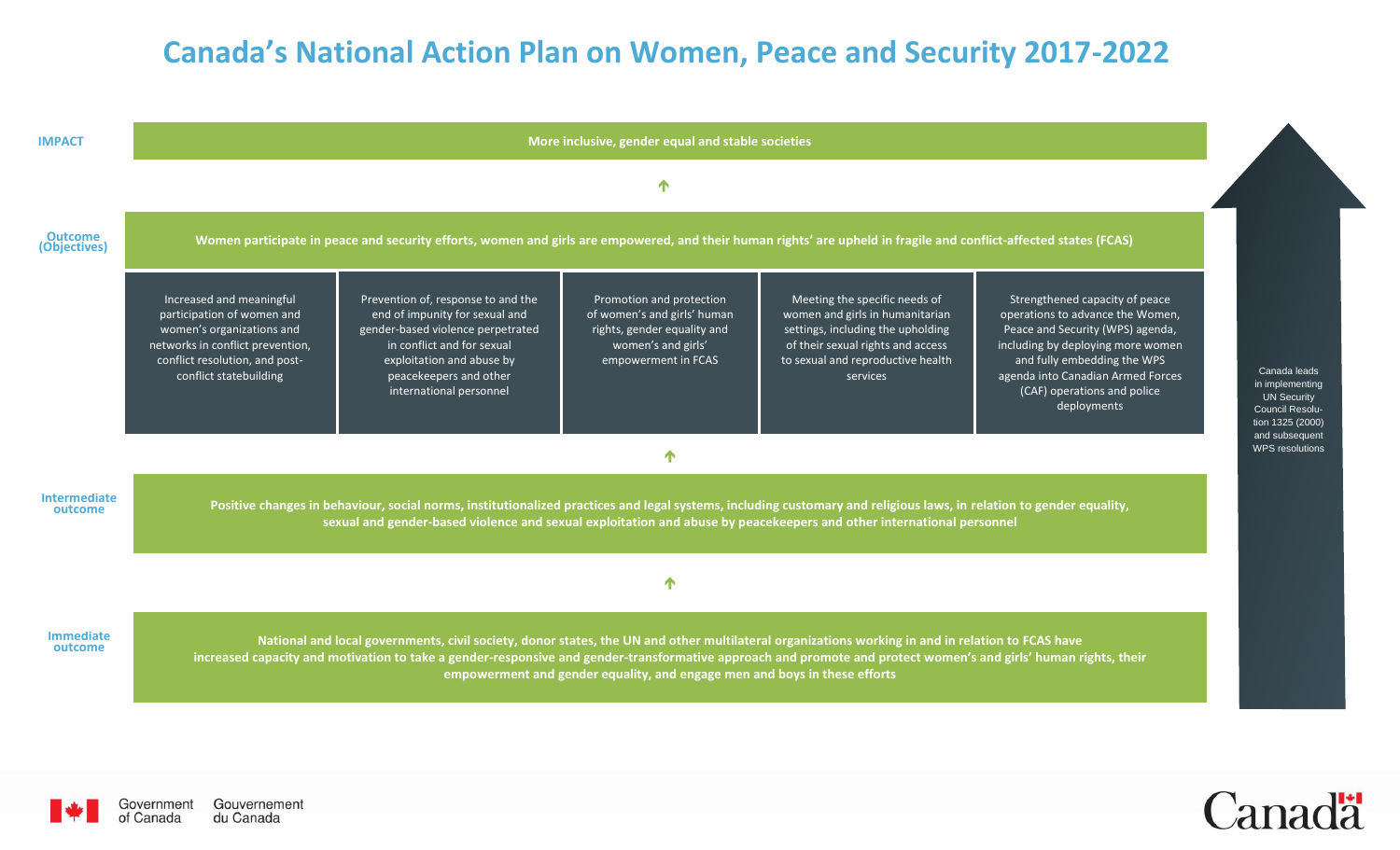## **Canada's National Action Plan on Women, Peace and Security 2017-2022**

 $\uparrow$  and  $\uparrow$  and  $\uparrow$  and  $\uparrow$  and  $\uparrow$  and  $\uparrow$  and  $\uparrow$  and  $\uparrow$  and  $\uparrow$  and  $\uparrow$  and  $\uparrow$  and  $\uparrow$ 

| <b>Actions</b><br>What we do) | Increased capacity to deliver                                                                                                                                                                                                                                                                                                                                                                                                                                                                                                                                                                                                                                                                                                                                                                                                                                                                                                                                                                                                                                                                                                                                                                                                                                                                                                                                                                                                                                                                                                                                                                                                                                                                                                                                                                                                                                               | <b>Diplomacy and political leadership</b>                                                                                                                                                                                                                                                                                                                                                                                                                                                                                                                                                                                                                                                                                                                                                                                                                                                                                                                                                                                                                                                                                                                                                                                                                                                                                                                                                                                                                                                                                                                                                                                                                                                                                                                                                                             | Programming                                                                                                                                                                                                                                                                                                                                                                                                                                                                                                                                                                                                                                                                                                                                                                                                                                                                                                                                                                                                                                                                                                                                                                                                                                                                                                                                                                                                                                                                                                                                                                                                                                                                                                                                                                                                                                                                                                                   |                                                                                                                                          |
|-------------------------------|-----------------------------------------------------------------------------------------------------------------------------------------------------------------------------------------------------------------------------------------------------------------------------------------------------------------------------------------------------------------------------------------------------------------------------------------------------------------------------------------------------------------------------------------------------------------------------------------------------------------------------------------------------------------------------------------------------------------------------------------------------------------------------------------------------------------------------------------------------------------------------------------------------------------------------------------------------------------------------------------------------------------------------------------------------------------------------------------------------------------------------------------------------------------------------------------------------------------------------------------------------------------------------------------------------------------------------------------------------------------------------------------------------------------------------------------------------------------------------------------------------------------------------------------------------------------------------------------------------------------------------------------------------------------------------------------------------------------------------------------------------------------------------------------------------------------------------------------------------------------------------|-----------------------------------------------------------------------------------------------------------------------------------------------------------------------------------------------------------------------------------------------------------------------------------------------------------------------------------------------------------------------------------------------------------------------------------------------------------------------------------------------------------------------------------------------------------------------------------------------------------------------------------------------------------------------------------------------------------------------------------------------------------------------------------------------------------------------------------------------------------------------------------------------------------------------------------------------------------------------------------------------------------------------------------------------------------------------------------------------------------------------------------------------------------------------------------------------------------------------------------------------------------------------------------------------------------------------------------------------------------------------------------------------------------------------------------------------------------------------------------------------------------------------------------------------------------------------------------------------------------------------------------------------------------------------------------------------------------------------------------------------------------------------------------------------------------------------|-------------------------------------------------------------------------------------------------------------------------------------------------------------------------------------------------------------------------------------------------------------------------------------------------------------------------------------------------------------------------------------------------------------------------------------------------------------------------------------------------------------------------------------------------------------------------------------------------------------------------------------------------------------------------------------------------------------------------------------------------------------------------------------------------------------------------------------------------------------------------------------------------------------------------------------------------------------------------------------------------------------------------------------------------------------------------------------------------------------------------------------------------------------------------------------------------------------------------------------------------------------------------------------------------------------------------------------------------------------------------------------------------------------------------------------------------------------------------------------------------------------------------------------------------------------------------------------------------------------------------------------------------------------------------------------------------------------------------------------------------------------------------------------------------------------------------------------------------------------------------------------------------------------------------------|------------------------------------------------------------------------------------------------------------------------------------------|
|                               | Consult and cooperate with civil society organizations (CSOs)<br>$\bullet$<br>in Canada and locally on WPS and Action Plan<br>implementation<br>Conduct pre-deployment training for military, police and<br>$\bullet$<br>civilian experts on gender and WPS, including on preventing<br>sexual exploitation and abuse (SEA)<br>• Develop a Canadian Action Plan to address SEA by<br>peacekeepers<br>Take measures to increase the number of Canadian women<br>$\bullet$ .<br>(military, police and civilian experts) available for<br>deployment to multilateral peace operations and other<br>stabilization efforts<br>• Ensure that Gender-based Analysis Plus (GBA+) is<br>undertaken and incorporated into policies, strategies,<br>programs, projects and initiatives<br>Learn from domestic policies and programs such as<br>$\bullet$<br>countering radicalization to violence and preventing gender-<br>based violence<br>• Engage with women's rights CSOs and government officials<br>responsible for gender issues in scoping and assessment<br>missions<br>• Make WPS and gender expertise available to staff working<br>within and in relation to FCAS<br>Enhance training on gender, GBA+ and the specific needs of<br>$\bullet$ .<br>women and girls in situations of conflict for staff working<br>within and in relation to FCAS<br>Incorporate the Action Plan into departmental planning and<br>$\bullet$<br>reporting frameworks<br>Table annual Action Plan progress reports in Parliament<br>$\bullet$ .<br>Conduct independent mid-term and summative Action Plan<br>evaluations<br>Make use of available research and guidelines, including by<br>$\bullet$<br>CSOs, the UN, academia and other states, to ensure the<br>adequacy of interventions<br>Monitor activities to evaluate efficiency and increase the<br>evidence base of interventions | Advocate at all levels to advance the WPS agenda in<br>$\bullet$ .<br>bilateral, regional and multilateral forums<br>Cooperate with national and international actors and<br>$\bullet$<br>courts to end impunity for conflict-related sexual and<br>gender-based crimes and bring perpetrators to justice<br>Demonstrate leadership by, for example, recruiting<br>$\bullet$ .<br>more women to the CAF and addressing workplace<br>sexual harassment<br>Collaborate with other states and through participation<br>$\bullet$<br>in bilateral and multilateral forums on policy<br>development, including to ensure that the agenda<br>responds to the changing nature of conflicts<br>Consult with CSOs to ensure the adequacy of<br>$\bullet$ .<br>interventions and their participation in regional and<br>international peace and security meetings<br>Engage men and boys, alongside women and girls, as<br>$\bullet$<br>agents and beneficiaries of change in advancing the<br>WPS agenda<br>Assist national authorities, community leaders and<br>$\bullet$<br>other actors in exerting influence over parties to armed<br>conflict with respect to addressing sexual violence<br>Advocate for a more active role by national, local and<br>$\bullet$<br>community leaders in sensitizing communities on<br>sexual violence to help prevention, avoid stigmatization<br>of survivors and assist with social reintegration<br>Nominate women for senior posts in the UN and other<br>$\bullet$<br>multilateral organizations<br>Promote the WPS agenda in the international<br>$\bullet$<br>community's response to migration and refugees<br>Advocate for initiatives that address unequal power<br>$\bullet$ .<br>relations in FCAS, including girls' access to education<br>and women's economic empowerment | Provide targeted support for WPS projects and mechanisms<br>$\bullet$<br>and mainstream WPS and gender into international<br>assistance, including:<br>Support women's participation in conflict resolution<br>Prevent, mitigate and respond to sexual and gender-based<br>o<br>violence in conflict, including child, early and forced marriage<br>and female genital mutilation and cutting<br>Support local women's CSOs, including human rights<br>o<br>defenders, Indigenous people and women in all their<br>diversity<br>Increase gender expertise and representation of women in<br>о<br>international peace operations<br>Provide support for gender-responsive security<br>$\bullet$<br>sector reform<br>Improve women's access to justice in FCAS and provide<br>o<br>gender-responsive legal technical assistance and support for<br>justice sector reform<br>• Assist the UN and other international organizations to carry<br>out WPS and gender transformative programming<br>Facilitate the development and implementation of national<br>$\bullet$<br>action plans to implement WPS<br>Promote access to sexual and reproductive health services in<br>$\bullet$<br>conflict and humanitarian settings<br>Engage men and boys in advancing the WPS agenda<br>$\bullet$<br>Address gender dimensions and women's participation in<br>$\bullet$<br>counterterrorism efforts and the prevention of violent<br>extremism and radicalization to violence<br>Give special consideration for women and girls in refugee<br>n<br>protection and Canada's immigration processing, programs<br>and services<br>Take gender-responsive approaches to disarmament,<br>$\bullet$<br>demobilization and reintegration, to transitional justice and<br>reconciliation, to small arms and light weapons, to mine<br>action, and to human trafficking<br>Support women's economic empowerment and girls'<br>education in FCAS | Canada leads<br>in implementing<br><b>UN Security</b><br>Council Resolu-<br>tion 1325 (2000)<br>and subsequent<br><b>WPS</b> resolutions |